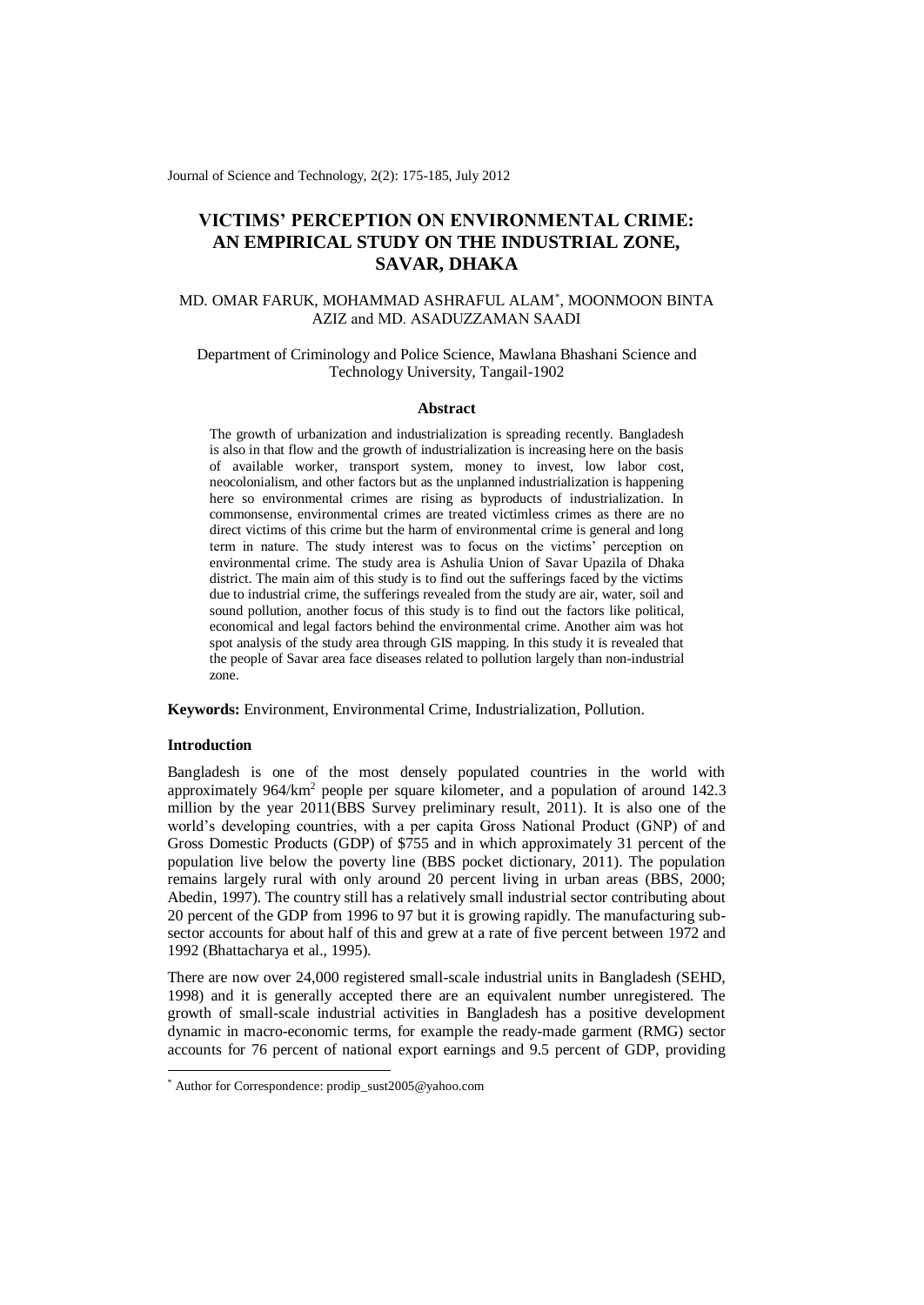US\$ 5 billion in revenue and employing around 10 million people, however industrialization has also brought with it a range of problems, including pollution of water resources. Many are highly polluting and as a consequence of their rapid and largely unregulated development, many ecosystems are now under threat and with them the livelihood systems of local people (Chadwick and Clemett, 2002). Consequently whilst Bangladesh is, in industrial terms, a relatively undeveloped country, "the problem of localized pollution is alarming" (SEHD, 1998). The study topic is to understand the Victims' Perception on environmental crime: a study on the industrial zone of Savar, Dhaka. The study population is the entire households of Ashulia Union of Savar Upazila and the sample size is selected through a cluster and purposive sampling frame discussed further in the methodology section. Among the pollution that means environmental crime the air, water, soil and noise pollution are main. There is also a victim perception that most of the victims don't even know the environmental pollution is a punishable offence! So this study is a small step to focus on the sector of environmental crime.

#### **The situation of environmental crime in Bangladesh**

As Bangladesh has a growing economy in developing world she facing a lot of problems yet. Due to developmental process and growing industrial sector some problems are rising as by-products. One of the most serious problems is pollution. Population growth and human activities have an impact on natural environment. Industrialization, overexploitation of natural resources, waste disposal, pollution of land, air and water, unplanned development of infrastructure, loss of biodiversity, all contribute to the deterioration of natural environment and resources in Bangladesh. (Chowdhury M. Hoq). Though in common sense pollution is not a crime but a problem but if the pollution is not derived from natural calamities or sources then it would be a crime. Crime is a variable and defined differently accordance with different laws of different countries. In Bangladesh crime or offense is defined as follows:

"Offence" means any act or omission made punishable by any law for the time being in force. (Section 4{1(o)} of The "Criminal Procedure Code, 1898"). So, any act or omission would be defined as offense or crime which is contradicted with the existing laws of Bangladesh. In case of environmental crime, the crimes and punishments are described in laws regulating environmental issues. Some important and leading environmental laws of Bangladesh are- Water Pollution Control Ordinance, 1970; Environmental Pollution Control Ordinance, 1977; Bangladesh Environment Policy, 1992; Bangladesh Environment Conservation Act, 1995; Bangladesh Environment Conservation Rules, 1997; Bangladesh Environment Management Act, 2001. Etc.

In Bangladesh context, the concept environmental crime is described as pollution and hazardous wastes describing in the Section 2 of the "Environmental Conservation Act, 1995" where some concepts are defined as follows: "Environment" means the interrelationship existing between water, air, soil and physical property and their relationship with human beings, other animals, plants and micro-organisms. "Environment pollutant" means any solid, liquid or gaseous substance which causes harmful effect to the environment and also includes heat, sound and radiation. "Hazardous substance" means a substance, the chemical or biochemical properties of which are such that its manufacture, storage, discharge or unregulated transportation can be harmful to the environment. "pollution" means the contamination or alteration of the physical, chemical or biological properties of air, water or soil, including change in their temperature, taste, odor, density,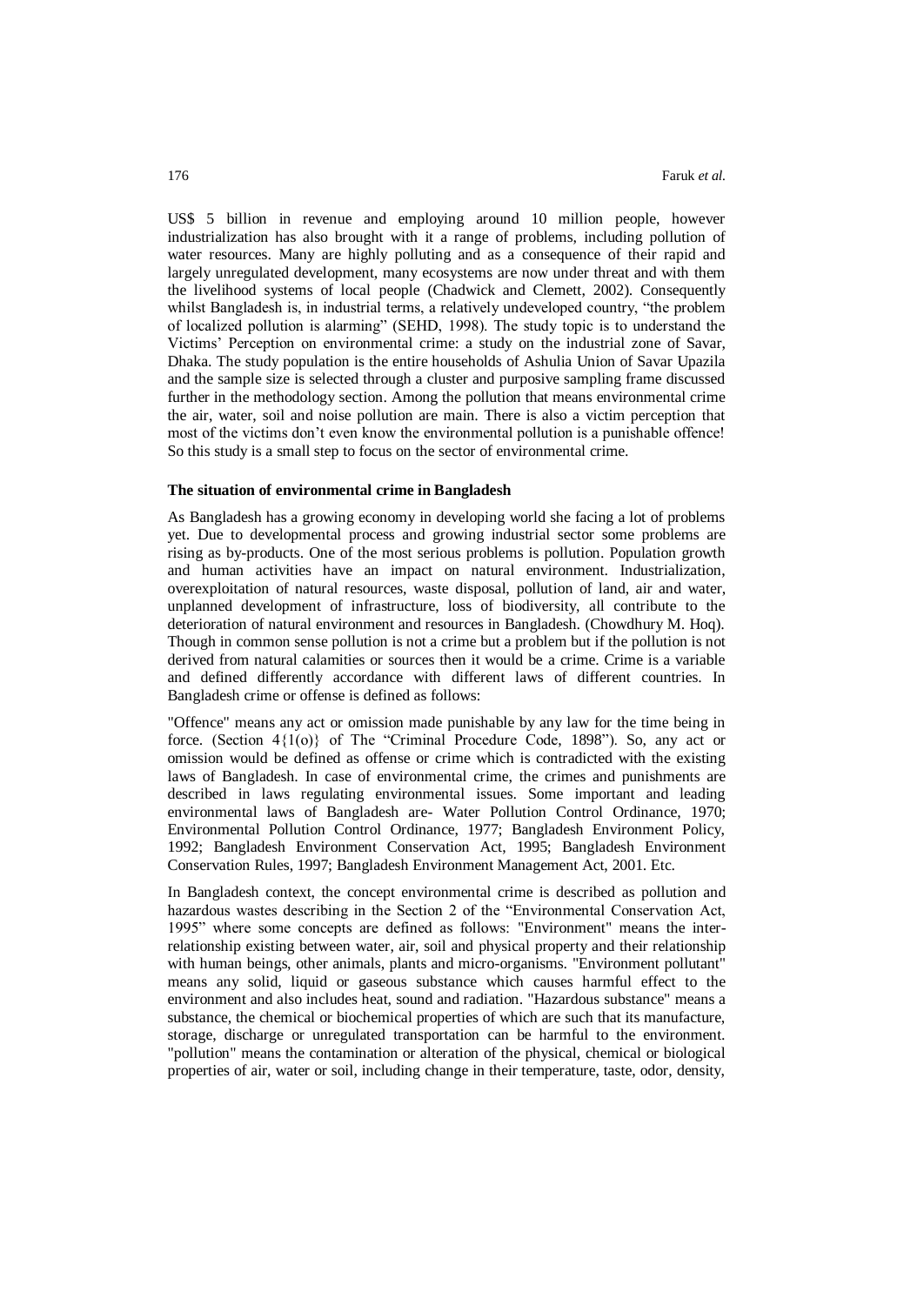or any other characteristics, or such other activity which, by way of discharging any liquid, gaseous, solid, radioactive or other substances into air, water or soil or any component of the environment, destroys or causes injury or harm to public health or to domestic, commercial, industrial, agricultural, recreational or other useful activity, or which by such discharge destroys or causes injury or harm to air, water, soil, livestock, wild animal, bird, fish, plant or other forms of life. "Waste" means any solid, liquid, gaseous, radioactive substance, the discharge, disposal and dumping of which may cause harmful change to the environment.

In Kaliakoir, the number of textile related factories has increased from 20 in 2003 to 166 in late 2005, so overall the pollution problem is getting worse. This means that there has to be a massive increase in implementation of pollution mitigation measures if there is to be any meaningful reduction in pollution in the future. Current laws and regulations are evidently not being followed otherwise Bangladesh would not have to suffer from dead or anaerobic river stretches and wetlands that are rapidly dyeing (Chowdhury and Clemett 2006).

Industrialization has been rapid in Bangladesh during the last decade, particularly in the sectors of leather, pharmaceuticals and industrial chemicals. However, these industries are discharging and dumping their wastes and effluents without treatment into nearby water bodies. Tanning - one of the oldest industries in the country - contributes to a great extent. Most tanneries are in Dhaka, beside the River Buriganga into which they flush their waste water. Studies have found high levels of pollution at several points in the river. Macrophytes in the river absorb various amounts of nutrients and pollutants, but the macrophytes are then eaten by livestock or humans. Other studies have measured heavy metal species in soils and plants in the tannery areas that have been affected by tannery waste. In grasses, Cr accumulates to concentrations exceeding the limits set by health authorities, and the yields and performance of rice and wheat are reduced (Enamul Haque et al.1997).

Industrial development is another major source of air pollution. Most of the industries in Bangladesh are situated in major urban areas. Food industry emits maximum amount of pollutants followed by cement, pulp and paper industry and textile. Among food industry, most of the pollutants come from the sugar mills. The study shows the top 5 industry that pollute the air most. The study shows that food industries emits 146356.06 tons/Year(38.7 percent); Cement/clay industries emits 62725.88 tons/Year(16.6 percent); Pulp and paper industries emits 51963.92 tons/Year (13.7 percent), Textile industries emits 39813.01 tons/Year (10.5 percent) and tobacco industries emits 16992.22 tons/Year(4.5 percent) (Islam, et. al., 2000)

A survey conducted by the DoE revealed that 14,000 tons of solid waste and 16,000 cubic metres of chemical waste are discharged by the industries every year into the rivers in Dhaka and its adjacent areas, while 12,000 industries around the country discharge 35,000 cubic metres of waste into the rivers every day. The major polluter industries include fertilizer, pulp and paper mills, pharmaceuticals, printing and finishing textiles, iron and steel mills, cement, pesticides and plastic factories, and distilleries and sugar mills. The water in the rivers adjacent to these industries is highly toxic, containing a high concentration of suspended and dissolved solids with high biological oxygen demand (BOD) loadings of 2,000-3,000 mg per liter. The consequences of this alarming pollution menace are horrifying. The process towards fishless lakes and streams, dying forests and barren crop fields has started.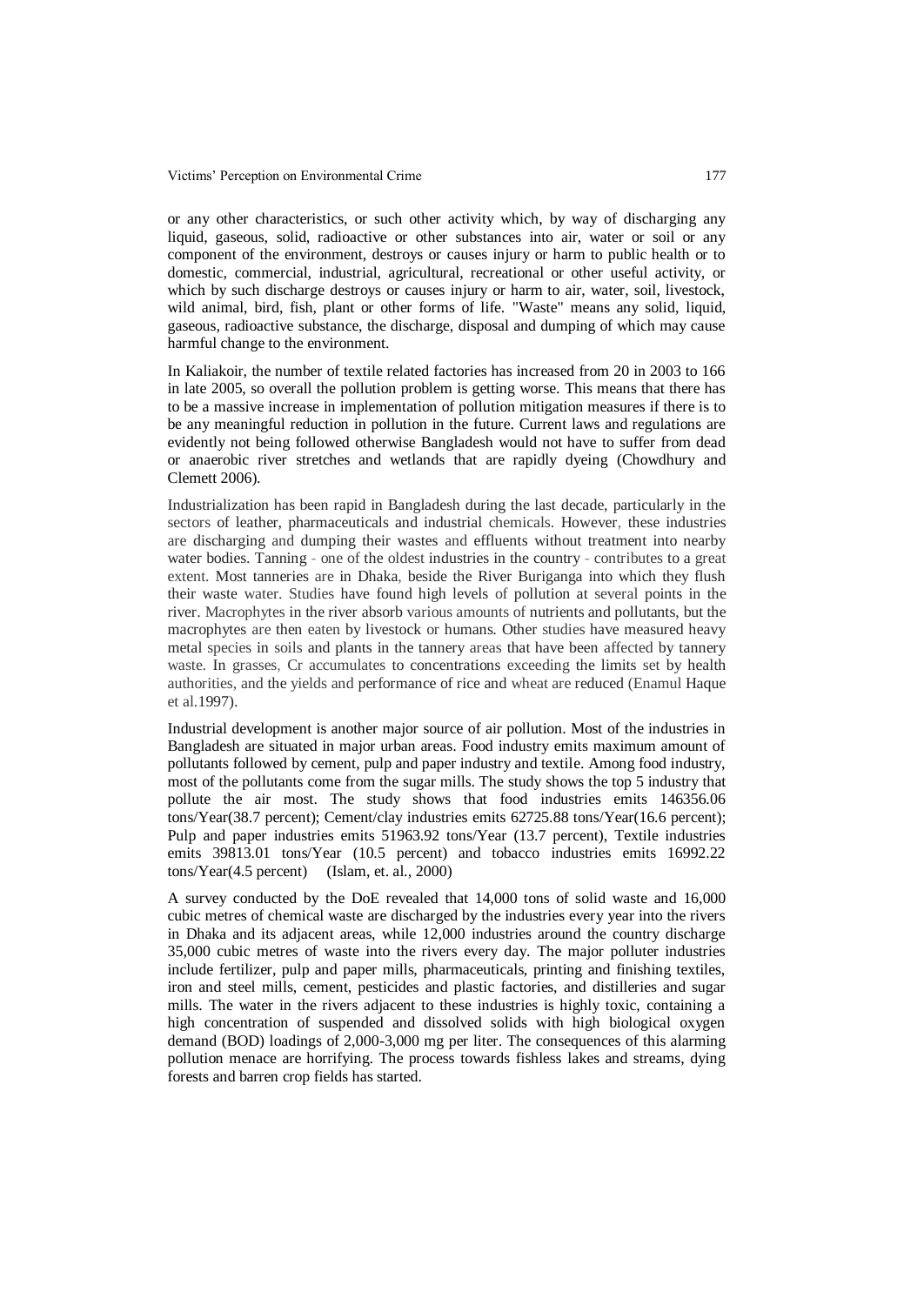## **Methodology**

This Study is based on empirical data which are from both quantitative and qualitative research methods. This research is exploratory in nature **.**The Study area is the Savar. Savar is a[n Upazila](http://en.wikipedia.org/wiki/Upazila) of [Dhaka District](http://en.wikipedia.org/wiki/Dhaka_District) in the Division of [Dhaka,](http://en.wikipedia.org/wiki/Dhaka_Division) [Bangladesh.](http://en.wikipedia.org/wiki/Bangladesh) Savar has 12 Unions/Wards, 350 Mauzas/Mahallas which are Shimulia, Dhamshona, Ashulia, Pathalia, Yearpur, Birulia, Savar Paurashava, Banagram, Kaundia, Tetuljhora, Bhakurta, and Aminbazar. Ashulia Union is the surveyed union selected by a cluster sampling process. The study area is being selected for the purpose of availability of data other than different industrial zone.The size of the population is 11102 units of household.(BBS Preliminary Report, 2011)

The sample was selected with non-probability purposive sampling. In this study purposive sampling is being applied because respondents, who were admitted that they are somehow affected by the industrial pollution that means the environmental crimes due to pollution, have been surveyed because they are treated as victims of environmental crime. 185 respondents are being surveyed purposively to conduct this study. The data collection methods are survey method with a survey questionnaire. Ethical Issues such as the confidentiality and privacy of the respondents are maintained properly. Data that collected from the data collection methods is analyzed using both descriptive and inferential statistics done by a computer based software program called SPSS.

## **Findings of the Study**

# *Socio-demographic characters of the respondents*

Socio-Demographics are the statistical characteristics of a [population.](http://en.wikipedia.org/wiki/Population) In this study sociodemographic characters of the respondents include age, Sex, marital status, religion, educational qualification, family type, no. of family members, occupation, monthly income etc. It is revealed from the study that the total number of respondents is 185. It is found from the study that that about 25.95 percent of the respondents belong to the age group of (30-35).The respondents' average age is 26 years. It is found from the study that 59.46 percent of the respondents are male and 40.54 percent of the respondents are female which quite balanced counts of the respondents. It is also revealed that most respondents, 51.35 percent are married then followed by 37.84 percent unmarried, 5.95 percent divorced. The study presents that most of the respondents are Muslims (88.65 percent) followed by Hindus (10.81 percent). It is also found that most of the respondents, 30.81 percent have only the primary level education because the study area has the residents who are the workers of the industries has the low level of educational qualification. The study reveals that most respondents are businessman (30.27 percent) and Workers (25.41 percent) which indicated that the study area is a commercial area.

It is found from the study that 25.41 percent of the respondents' monthly income belongs to 15100-20000 which indicates the business or service holders on the other hand 28.86 percent respondents' monthly income is less than 5000 which indicates the monthly income of the workers of industries and low labor costs of the industries. It has revealed from the study that most of the families are single families (65.94 percent) which indicate the result of industrialization and urbanization and changing social structure of the Bangladesh society. This study also reflects the information of growing single families due to industrialization and urbanization. Most (43.24 percent) family's have family members from 3 to 5. About 63.24 percent residents are permanent residents and 36.76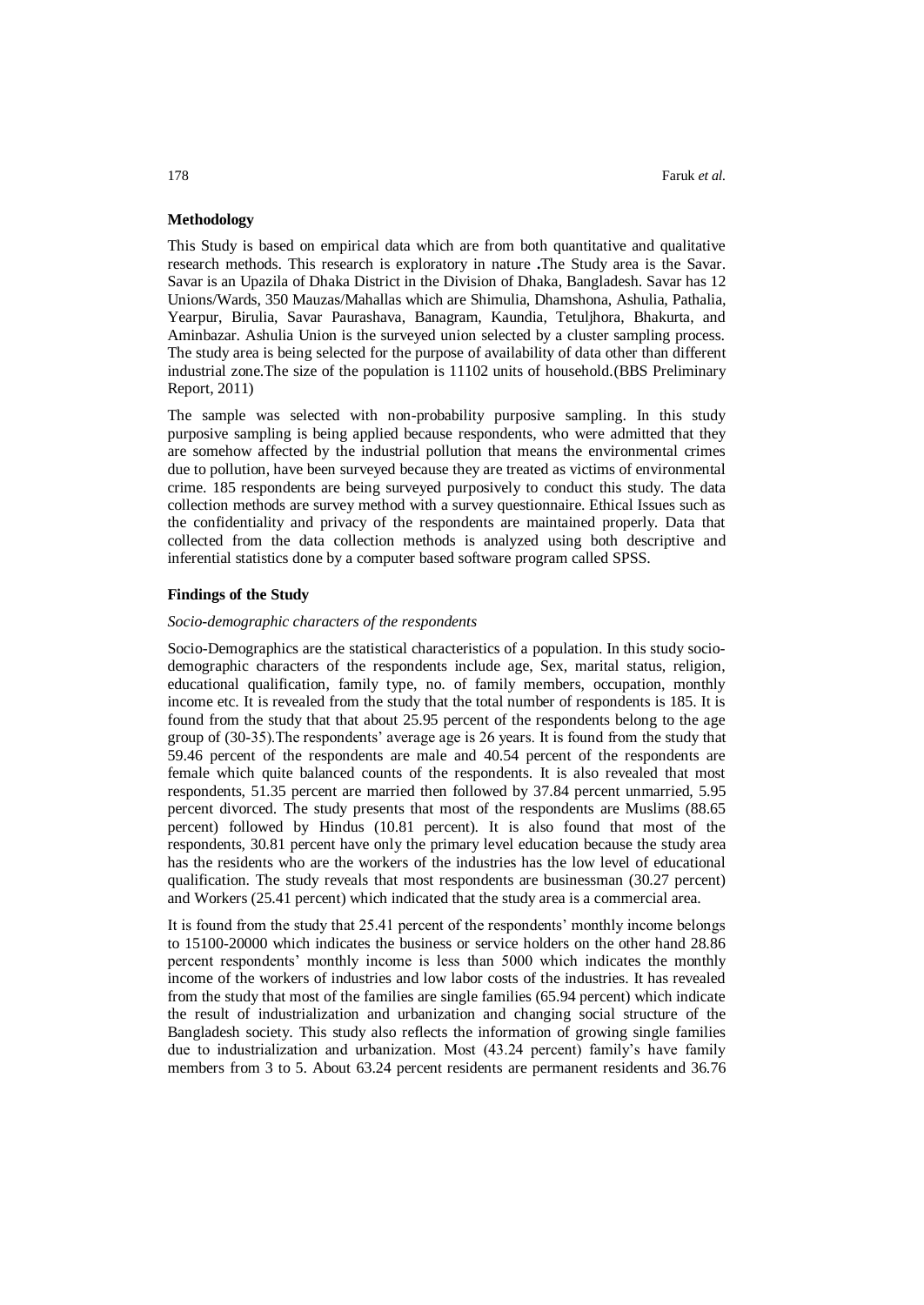Victims' Perception on Environmental Crime 179

percent respondents are not permanent resident of the study area. This study reveals that the duration of residing by the victims in the study area are on one side are less than 5 years(20.54 percent) who are not the permanent residents of this area and on another side 30.27 percent are resident for more than 17 years .

#### *Environmental crimes due to industrialization: Consciousness of pollution as 'crime'*

It is found from the study that most of the victims (71.35 percent) are not concerned about being victims of crime due to industrial pollution at all; this reflects the reason why 'Environmental crime is considered to be victimless crime. The general people even do not know the legal boundaries behind the environmental conservation.

## *Nature of Consciousness of pollution as 'crime'*

As it is found earlier most victims are not concerned at all some are concerned about being victimized but most of them are little concerned (16.22 percent) followed by the moderately concerned people (10.81 percent).

# *Type environmental crimes in study area*

It is found from the study that the main types of crimes occurring in the industrial zone are disposing industrial wastes (62.7 percent). Disposing industrial waste means the dumping of toxic liquids and concretes which includes the residues after the manufacture of any industrial products, the industrial wastes also includes textile wastes. The disposing industrial wastes followed by extracting toxic gases(16.75 percent) which include carbon monoxide, Nitrogen per oxide, sulfur dioxide etc which are so much harmful for the environment, another type of environmental crimes occurring in study area polluting agricultural lands (15.14 percent) and extracting excessive or irritating sounds(5.41 percent).

# *Type of pollution in the study area*

It is found from the study that the main types of pollution are water pollution (39.46 percent). Water pollution is the contamination of [water](http://en.wikipedia.org/wiki/Water) bodies (e.g. [lakes,](http://en.wikipedia.org/wiki/Lake) [rivers,](http://en.wikipedia.org/wiki/River) [oceans](http://en.wikipedia.org/wiki/Ocean) and [groundwater\)](http://en.wikipedia.org/wiki/Groundwater). Water pollution occurs when [pollutants](http://en.wikipedia.org/wiki/Pollutant) are discharged directly or indirectly into water bodies without adequate [treatment](http://en.wikipedia.org/wiki/Water_treatment) to remove harmful compounds. As the study area industries doing the main type of crimes is dumping wastes into the reservoirs. Water pollution is followed by air pollution (36.22 percent), Air pollution is the introduction of [chemicals,](http://en.wikipedia.org/wiki/Chemical) [particulate matter,](http://en.wikipedia.org/wiki/Particulate_matter) or [biological materials](http://en.wikipedia.org/wiki/Biomolecule) that cause harm or discomfort to humans or other living organisms, or cause damage to the [natural](http://en.wikipedia.org/wiki/Natural_environment)  [environment](http://en.wikipedia.org/wiki/Natural_environment) or [built environment,](http://en.wikipedia.org/wiki/Built_environment) into the [atmosphere.](http://en.wikipedia.org/wiki/Earth%27s_atmosphere) And another type of pollution soil pollution (20 percent), Soil contamination or soil [pollution](http://en.wikipedia.org/wiki/Pollution) is caused by the presence of [xenobiotic](http://en.wikipedia.org/wiki/Xenobiotic) (human-made) chemicals or other alteration in the natural soil environment and sound pollution (4.32 percent), Sound Pollution is excessive, displeasing human, animal or machine-created [environmental noise](http://en.wikipedia.org/wiki/Environmental_noise) that disrupts the activity or balance of human or animal life. As the water pollution is visible by the victims so it is found the main type.

#### *Ignorance of environmental crime*

The study reveals that the main type of ignorance of the people that leads to environmental crime is unknowing the law of Environment (55.14 percent) which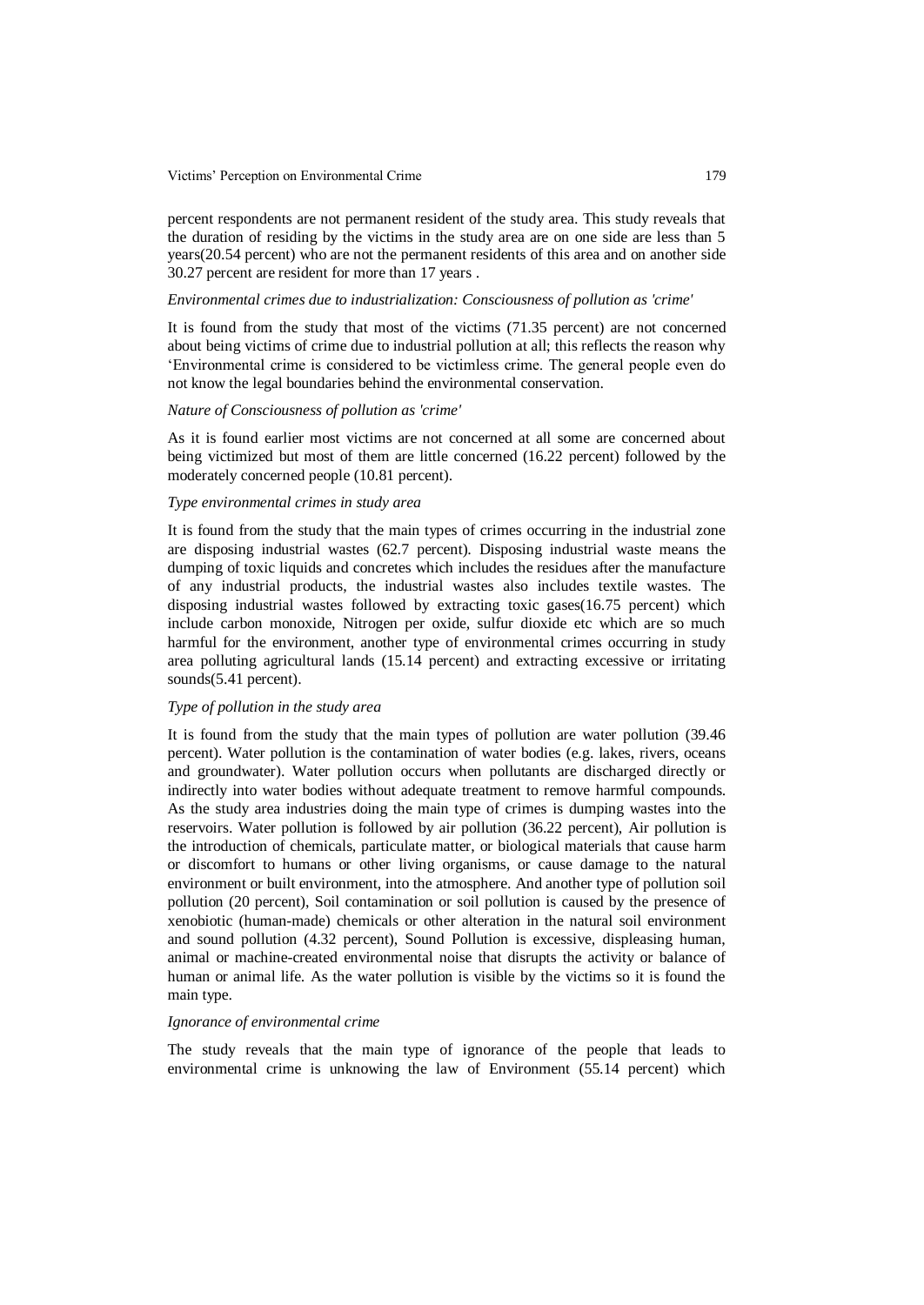indicates that general people are not concerned about being victimized and it is a failure of the Department of Environment to make general people conscious. Another factor of unconsciousness of the general people is lack of solidarity among the people (25.4 percent).

#### *Economic factors of environmental crime*

It is found from the study that most victims think the main economic factor behind the environmental crime is to avoid the cost of waste management (53.42 percent). The waste management plant is a very costly process there is hardly any loan for the waste management plant in Bangladesh so avoid the cost of waste management plant and in wanting of more profit (22.7 percent) and to limit the working cost (17.3 percent) are the economic factors behind that leads to environmental crime. To limit the cost of workers is a economic factor because the industrialists have to ensure the environment which is suitable for the workers so it is also costly. This finding resembles with the findings of key informant interviews.

## *Political factors of environmental crime*

It is found from the study that most victims think the main political factor behind the environmental crime is the corruption of the politicians (47.03 percent). Corruption is the dishonest or fraudulent conduct by those in power, typically involving bribery. Another political factor which leads to environmental crime is ineffectiveness of the organs of the state that is the department of Environment (17.83 percent).These finding resembles with the findings of key informant interviews.

## *Legal factors of environmental crime*

According to the victims perceptions most of the victims think that the main legal factor behind the environmental crime is the lack of implementation of laws (36.22 percent) There are many Acts like The Bangladesh Environment Conservation Act, 1995; The Environment Court Act, 2000; The Building Construction Act, 1952; The Bangladesh Environment Conservation Rules, 1997; The Environment Pollution Control Ordinance, 1977; The Water Pollution Control Ordinance, 1970; Wildlife (Preservation) order, 1973 etc which are quite sufficient for Bangladesh scenario but there are lack of implementation of the laws and the corruption of the law enforcement agencies (24.32 percent).

#### **Environmental crimes and industrialization**

#### *Problems of pollution*

It is found from the study that most of the victims suffered from several types of diseases due to pollution (40.54 percent) followed by decreasing productivity (36.22 percent), the main diseases due to pollution are skin diseases, pneumonia, bronchial diseases, Heart diseases, liver and kidney diseases, Hepatitis, viral fever etc . Decrease productivity means the decline of agricultural productivity. Agricultural productivity is measured as the ratio of agricultural [outputs](http://en.wikipedia.org/wiki/Output) to [agricultural](http://en.wikipedia.org/wiki/Agriculture) inputs.

## *Problems of air pollution*

It is found from the study that most victims suffered problems due to air pollution are malodor or bad smell (70.27 percent) and increased temperature (16.76 percent) which is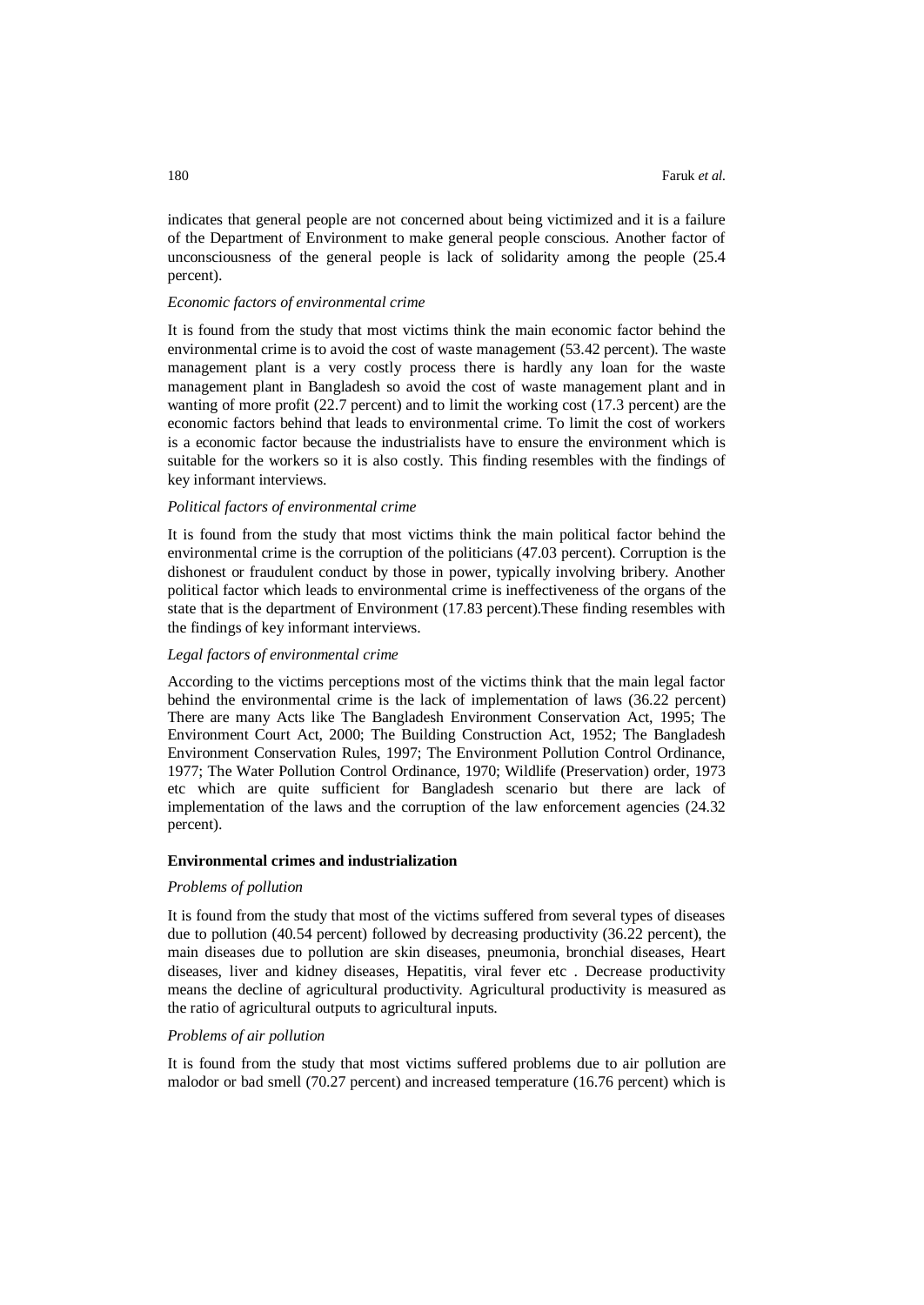Victims' Perception on Environmental Crime 181

easily found by observing the study area and it was found the researcher as well (Appendix A:Table 4.23). The source of malodor is mainly the waste dumping in the water reservoirs and the polluters' emission from the industries. The temperature increases depends on various factors like decease oxygen in the air, increase of carbon dioxide and decrease of trees which are some results of industrialization as well.

#### *Problems of water pollution*

It is found from the study that most victims think the main problem due to water pollution is intoxication of the reservoirs of water (52.97 percent) followed by destroying fisheries (30.81 percent) and water-borne diseases (10.27 percent). (Appendix A: Table 4.24). As the reservoirs are the sources of fishes and if the reservoirs are being polluted with the industrial wastes and intoxicated with the industrial wastes then the fisheries sector would destroyed and in the study area many reservoirs had already lost its biodiversity which includes the fisheries.

## *Problems of sound pollution*

Another problem that is raised from industrial crime is sound pollution. Sound or noise pollution is excessive, displeasing human, animal or machine-created [environmental](http://en.wikipedia.org/wiki/Environmental_noise)  [noise](http://en.wikipedia.org/wiki/Environmental_noise) that disrupts the activity or balance of human or animal life.

The study reveals that most of the victims faced problem due to sound pollution is headache (39.45 percent) followed by inattentiveness (30.81 percent) due to industrial pollution.

## *Causal effects of environmental crime*

From this study it is revealed that there are four main types of pollutions, which are air pollution, water pollution, soil pollution and sound pollution. And there are some factors behind these pollutions which are economic factors, political factors, and legal factors. Among the economic factors, to avoid the cost of waste management is the most influencing factor behind air pollution (58.2 percent), water pollution (53.4 percent), soil pollution (35.1 percent) and sound pollution (75 percent); among the political factors, corruption of the politicians is the main influencing factor behind air pollution (50.7 percent), water pollution (50.7 percent), soil pollution (40.5 percent) and sound pollution (12.5 percent); among the legal factors, lack of implementation of laws is the main influencing factor behind air pollution (38.8 percent), water pollution (35.6 percent), soil pollution (24.3 percent) and sound pollution (75 percent).

#### *Comparison of control group and experiment group*

The study reveals the comparison between two groups, one is control group which is the peoples who are suffers from various diseases in the non-industrial zone and this data is collected from the outdoor patient files of Tangail General Hospital, Tangail and the Study group data is collected from the Savar Hospital. The two sets of data show the comparison between the diseases which are mainly due to air and water pollution such as Diarrhoea, Dysentry, Worm infestation, Stomach pain, Tuberculosis, General cough and fever, Pneumonia, Skin disease, Malnutrition, Asthma,Eyesight Ear diseases and High blood pressure. The time limit of data was over 2010.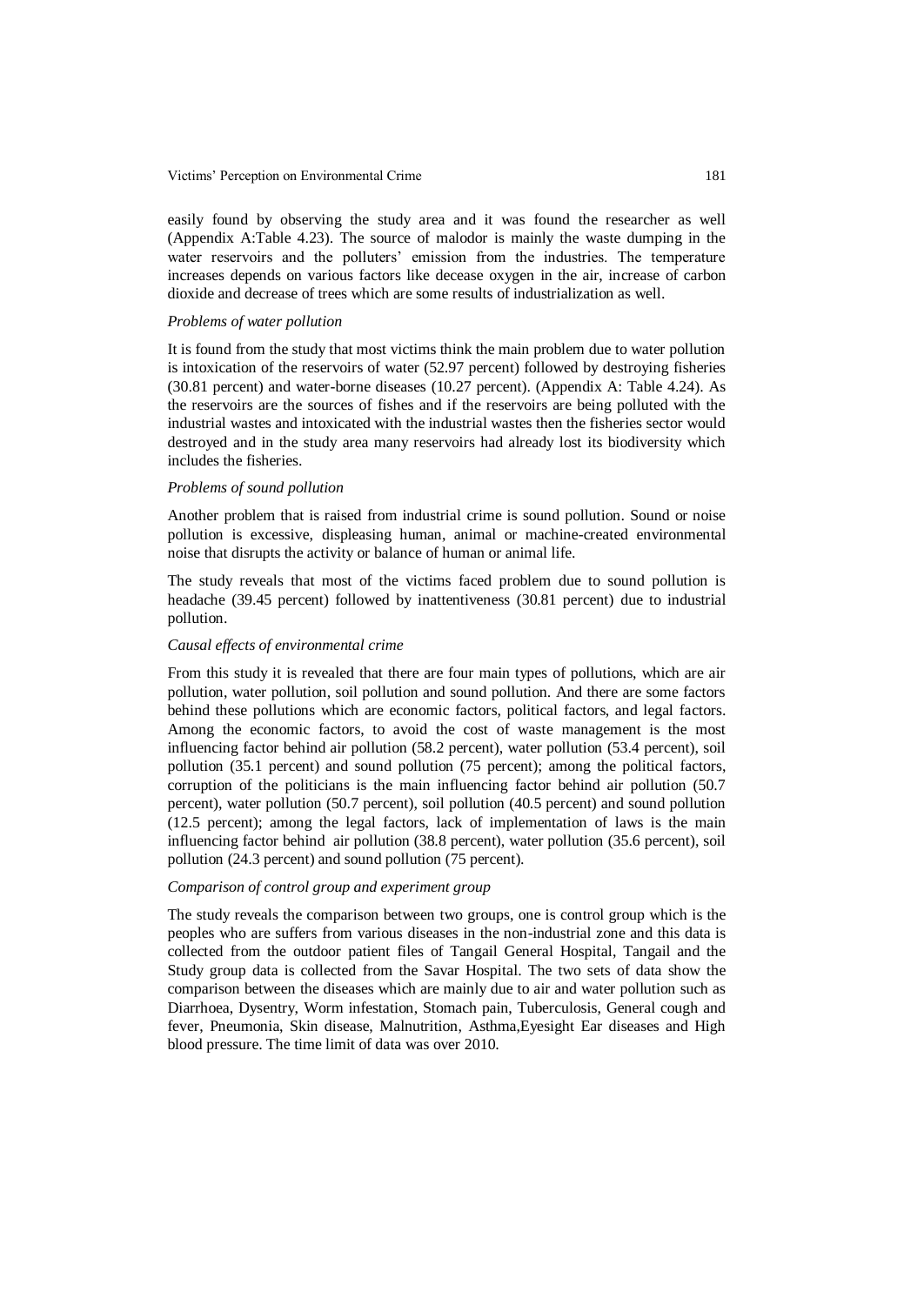

Fig. 1. The comparison between experimental group and control group

The data from the two groups are being collected and then compared. To compare the difference between the two groups, tests like mean, variance, Coefficient of variance and simple t test are being done. It is found from the study that the mean of control group (Tangail) is much lower than that of the experimental group (Savar). This indicates that the average number of diseases related to pollution is lower (average 933.92) than the average of the number of diseases related to pollution in the experimental zone (average 1818.62). Then variance and coefficient of variance are being measured for the better understanding of the data quality of the two groups. It is found that the data of experimental group is more consistent to the mean of its own because the coefficient of variance is lower than that of the control group. So the number of diseases in Savar is also showing high than that of the control group. Another test to measure the average of these two groups is being used, which is t-test. Here t-test is being used because the sample size here is only 13 which is less than 30 and the two group are independent so unpaired t-test is being used where it is found that the average of diseases related to pollution is higher than that of control zone.

| <b>Statistical Measures</b>                                                                                                                                                                                                                                           | For control<br>group (Tangail) | For experimental<br>group (Savar) |  |
|-----------------------------------------------------------------------------------------------------------------------------------------------------------------------------------------------------------------------------------------------------------------------|--------------------------------|-----------------------------------|--|
| Mean, $\mu = \Sigma X / N$ , Where, $X =$ individual data points,<br>$\mu$ = mean of the population, N = Total number of<br>population                                                                                                                                | 933.92                         | 1818.62                           |  |
| Variance, $\sigma^2 = \frac{\sum (x - \mu)^2}{N}$<br>Where, $\sigma^2$ = variance, $\sum (X - \mu)^2$ = The sum of (X -<br>$(\mu)^2$ for all data points, $X =$ individual data points, $\mu =$<br>mean of the population, $N = \text{Total number of}$<br>population | 2916828.85                     | 1422872.38                        |  |
| Coefficient of variance(C.V.), $(\sigma/\mu) \times 100$                                                                                                                                                                                                              | 127.72                         | 93.91                             |  |
| Simple T test At 12 df                                                                                                                                                                                                                                                | 2.724                          | 3.689                             |  |

|  |  | Table 1. Statistical measures to compare control group and experimental group |  |  |
|--|--|-------------------------------------------------------------------------------|--|--|
|  |  |                                                                               |  |  |

## *Hot spot analysis of the study area*

A crime hot spot is generally defined as an area containing dense clusters of criminal incidents. As in this study environmental crime is the criminal incident and the crimes are caused by industries so it is tried to make a map on the base of density of industries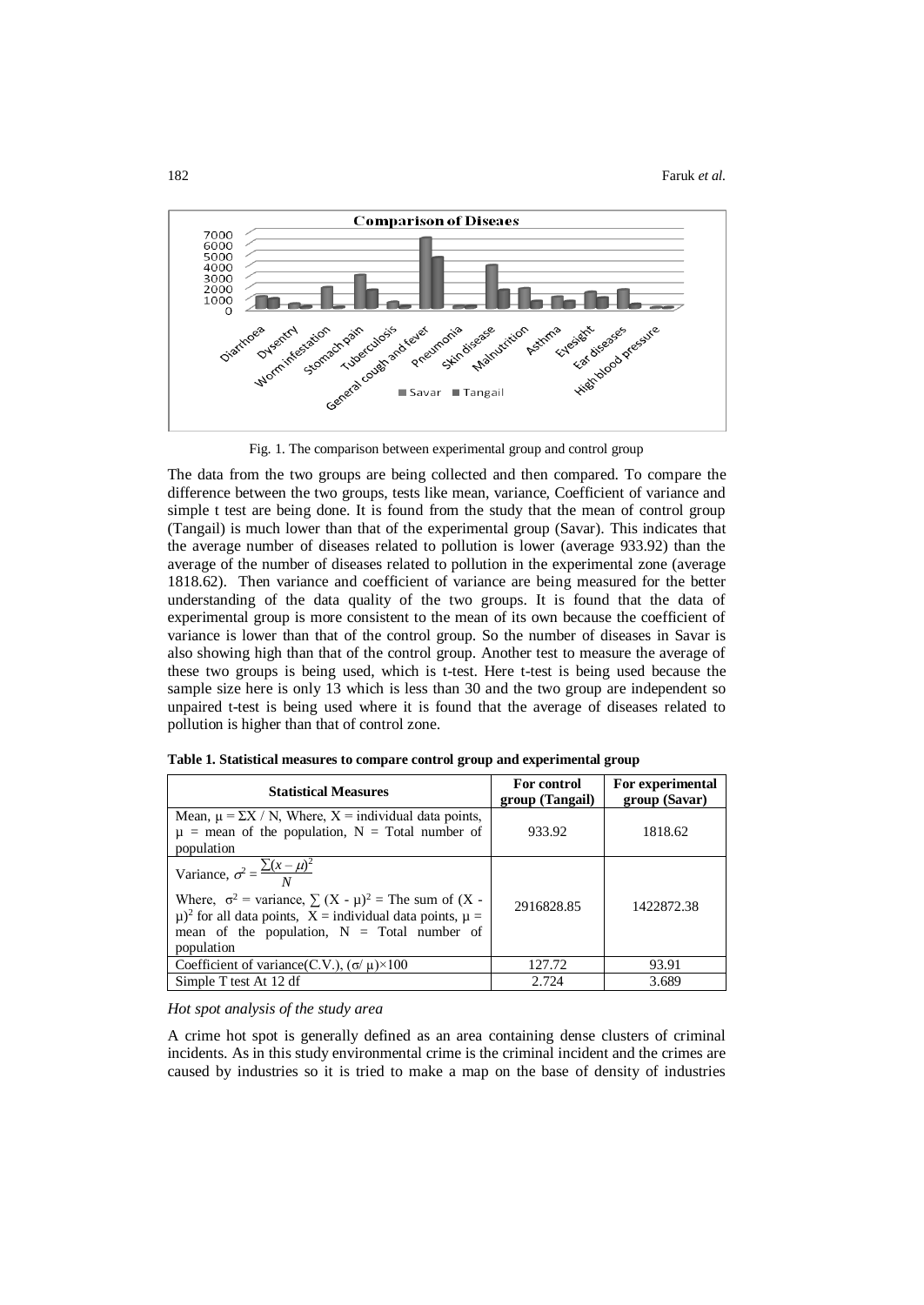which make a place more vulnerable to be crime prone. The first known instance in which mapping was used to analyze crime distributions was conducted by the French lawyer Andre-Michael Guerry (1833).

Maps are often thought of solely as display tools. In fact, maps have a wide-ranging role in the process of research, analysis, and presentation.

The map is used to generate ideas and hypotheses about the problem under investigation. By inspecting a map, it can be notice a relationship, or correlation, between environmental factors that otherwise might have gone unnoticed. This correlation may be that seen connections between different phenomena, such as crimes, land uses, crime location and demographics.

GIS plays an important role in crime mapping and analysis. GIS software helps coordinate vast amounts of location-based data from multiple sources. It enables the user to layer the data and view the data most critical to the particular issue or mission. In this Study the GIS is being used for showing the geographical placement and statistical boundaries of the Mauzas (clusters) of the study area that means the mauzas of Ashulia Union of Savar Upazilla. The map is made based on the number of industries located in the study area. The number and area, their geographic information are being collected from the Ashulia Union Porishad Office. The land area, the GIS position, Mauza name and the number of industries are different and used in making the map.

From the study it is found that there are 21 different clusters of Ashulia Union, These are; 1. Belma 2. Aukpara 3. Bashaid 4. Gauripur 5. Bara Rangamati 6. Srikhandia 7. Bara Ashulia 8. Sadhupur 9. Sujabad 10. Chandgaon 11. Mirer Chandgaon 12. Binodpur 13. Rustampur 14. Bara Paragaon 15. Atichandgaon 16. Chak Basaid 17. Chota Kakur 18. Dananjoypur 19. Dhalpur 20. Kuturia and 21. Purba Sadarpur.



Fig. 2. Hot spot analysis of the study area

To make the crime map based on the number of industries. The number of (0-4) industries is presented with green color, industries from 5-9 is presented with blue,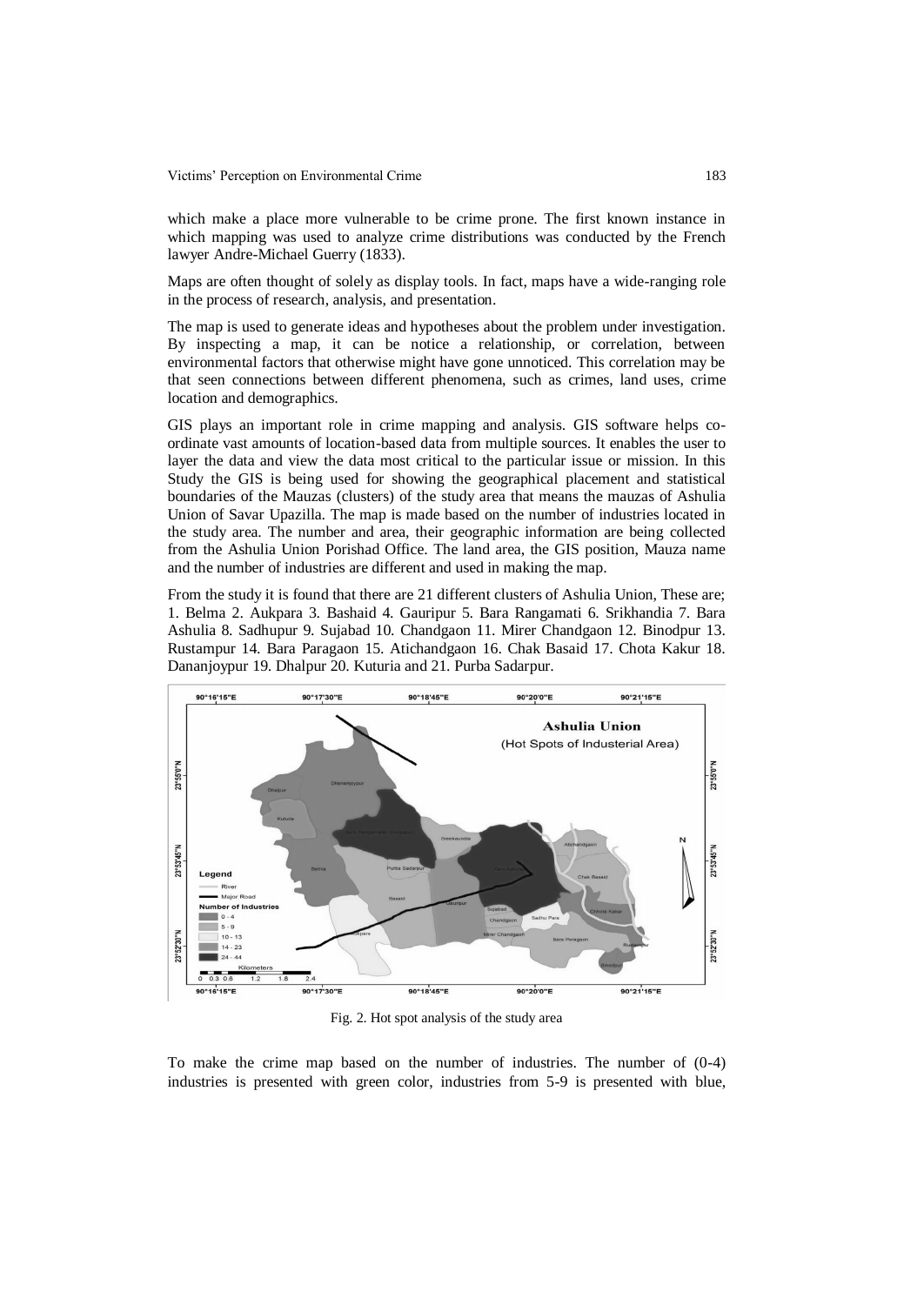industries from 10-13 is presented with yellow, industries number from 14-23 is presented with pink and the large number of industries that means from 24-44 is presented with red color. From the map of hot spots of industrial zone it is found that Bara Ashulia and Bara Rangamati are the places where most of the industries are located of the study area for this reason these two areas are the most vulnerable places where the environmental crime are likely to be occurred. Other two areas are Gauripur and Kuturia which are also very crime prone of environmental crime then Aukpara and Sadhupara. The least crime prone zone is Dhananjoypur. The map also shows the main roads and rivers of the study area. The study area consist the river Turag which is shown in the map and the area where most industries are situated that is Bara Ashulia has the river on it and the zone is vulnerable for water and soil pollution (Figure: hotspot analysis of the study area).

#### **Conclusion**

At present, Bangladesh has no significant constituency for environmental issues. Though for development industrialization is necessary for a country but appropriate and ecofriendly industries should be introduce for avoiding various pollutions which are punishable under different Acts of Bangladesh and that's why the significance of the study on Environmental Crime is the demand of the time. This study paper is a little effort to this field to know about the perception of the victims of environmental crime and its influential factors of the industrial zone of Savar upazila of Dhaka district, Bangladesh.

Environmental crime is not treated as violent crime in Bangladesh but extend and impact of environmental crime is general and long-term impact on the general people which could be understand from the review of related literature. The purpose of this study is to focus on the victims of environmental crime by assembling a literature-derived 'stocktake' on the nature, impacts and factors behind environmental crime due to industrialization in Bangladesh and describe Victims' Perception on environmental crime. The major findings of this paper are the factor that means the social, economic, political and legal factors that lead to environmental crime. This could also provide the information from the victims about their problems faced due to the environmental crime.

The aim of the study is to make a little concern on the victims of environmental crime. It is a new concept to look forward and further studies could be conducted on this topic. The findings of this study could provide materials of thinking for thinkers and policy makers.

# **Recommendations**

Though crime in nature and extend of crime is varies from incident to incident so the preventive measures would be as well as different. As regulatory agencies have made a conceptual shift towards prevention that means after occurring a crime and when the crime raises in an alarming situation but the prevention strategy should be specific and appropriate for each type of crimes with the help of experts. White (2008) points out, the design and implementation of preventative strategies is complicated because of the nature of environmental crimes.